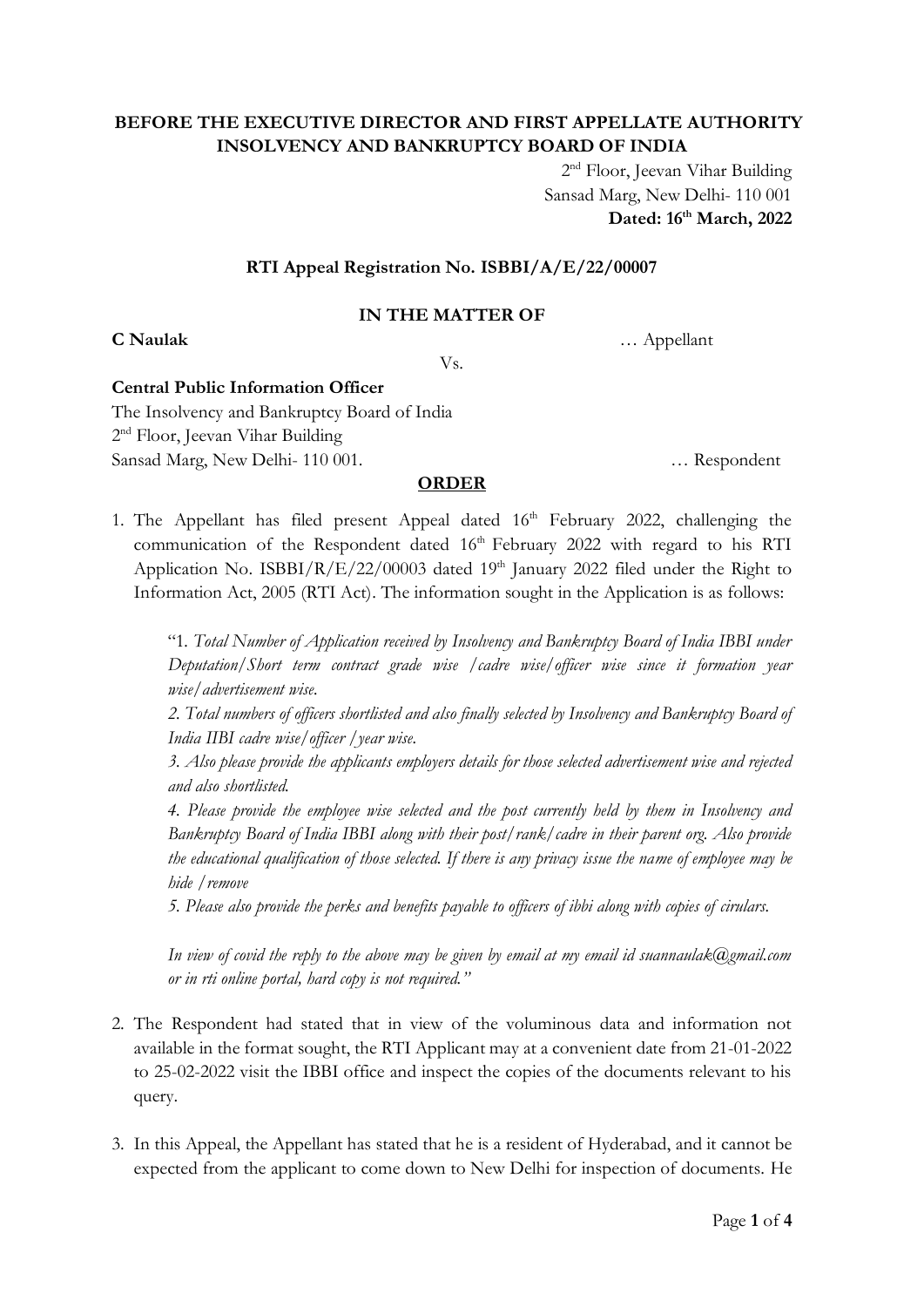has also stated that "*IBBI as a statutory regulatory body created by Parliament of India must be surely having records of the employees recruited and those who apply for it. Hence, I request once again to provide me the detail as available in the format available to IIBI.*"

- 4. I have carefully examined the application, the response of the Respondent and the Appeal and find that the matter can be decided based on the material available on record. *Ex facie* the Appeal is not raising any grievance as contemplated in section 19 of the RTI Act. The Appellant has accepted the opportunity of inspection offered by the Respondent but has claimed inability and difficulty in availing the same. Therefore, he has requested for providing the asked information as available on records of Insolvency and Bankruptcy Board of India (IBBI). He has also submitted that if providing name of any employee has any privacy issue, the name of the employee may be withheld. Under these circumstances, I do not find any grievance against the decision of the Respondent so as to qualify this Appeal within the ambit of section 19.
- 5. However, in the interest of transparency, I have considered the case in light of request made and decision given by the Respondent. It is noted that in terms of section 2(f) of the RTI Act, '*information*' means "*any material in any form, including records, documents, memos e-mails, opinions, advices, press releases, circulars, orders, logbooks, contracts, reports, papers, samples, models, data material held in any electronic form and information relating to any private body which can be accessed by a public authority under any other law for the time being in force.*" Section 2(j) of the RTI Act defines the "*right to information"* in term of information accessible under the Act which is held by or is under the control of a public authority and which can be disclosed subject to exemptions under section 8 of the RTI Act. Thus, if the public authority holds any '*information'* in the form of data, statistics, abstracts, etc. an applicant can have access to the same under the RTI Act subject to exemptions under section 8.
- 6. I find that the Respondent has not denied the information request on the grounds of any exemptions under section 8 and 9 of the RTI Act rather he has denied available information in view of the voluminous data and information being not available in the format sought by the Appellant. Now, in the Appeal, the Appellant has asked the details as available in the format available to Respondent. From the response of the Respondent, it can safely be said that the voluminous information available cannot be shared in any devised form. This clearly shows that the voluminous information asked cannot be provided in any form as it would result in disproportionate diversion of resources of IBBI. In this regard, it is pertinent to refer to section 7(9) of the RTI Act, which provides that: -

*An information shall ordinarily be provided in the form in which it is sought unless it would disproportionately divert the resources of the public authority or would be detrimental to the safety or preservation of the record in question.*"

7. Section 7(9) provides that an information shall ordinarily be provided in the form sought unless it would disproportionately diver the resources of the public authority or would be detrimental to the safety or preservation of the record. I do not find any larger public interest for a direction to collate and compile the details of information and to provide the same to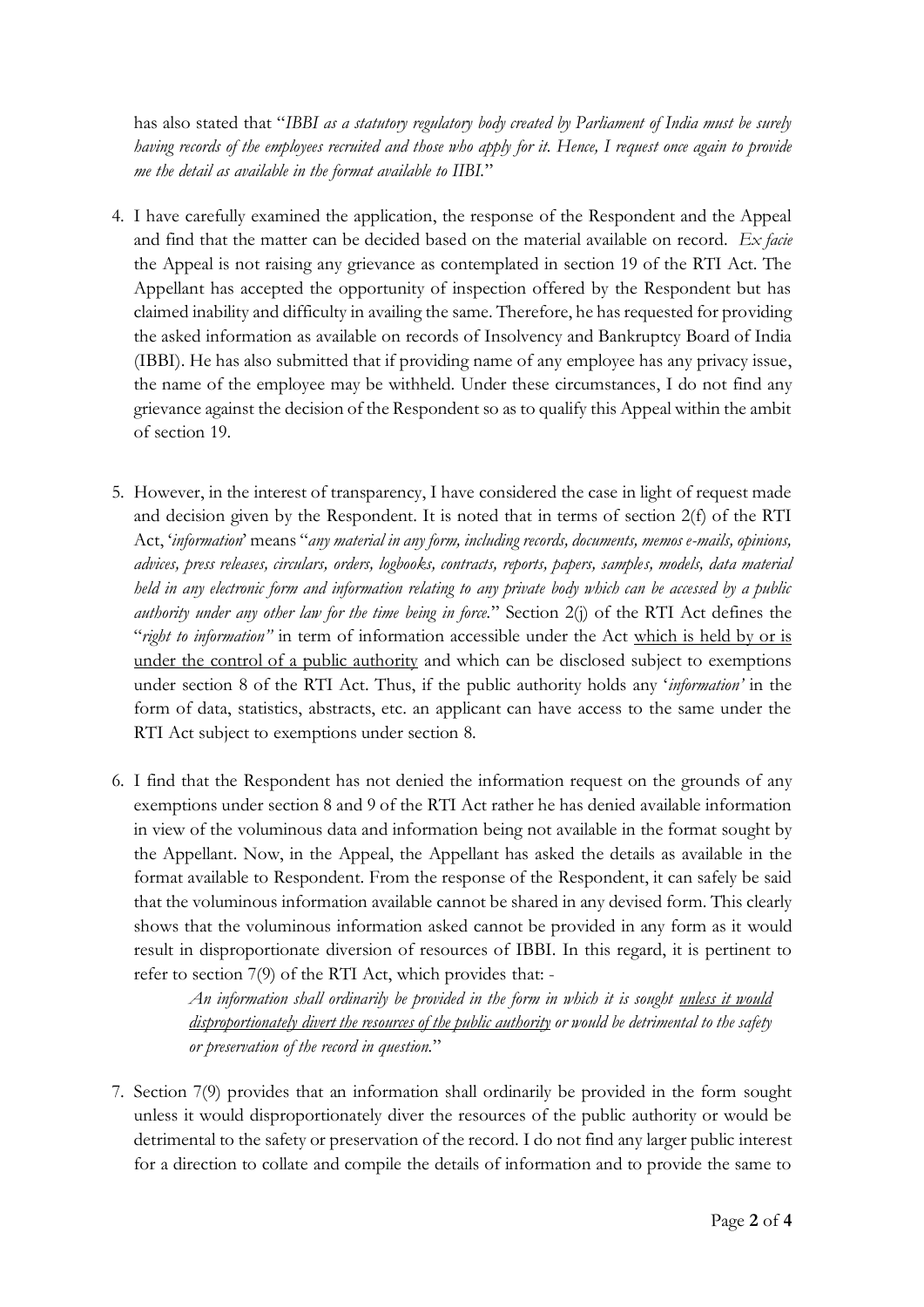the Appellant. Despite this, if the Respondent resorts to provide such information after collating and compiling the same in a single point, it would have to devote very large amount of resources and time. Such exercise would defeat *'the practical regime of right to information'* as envisaged in the preamble of the RTI Act and would disproportionately divert the resources of IBBI. I note that the Hon'ble CIC in the matter of *Shri Praveen Agarwal Vs. SEBI (Order dated October 1, 2008)* held that it is not open to appellant to saddle a public authority with elaborate queries, response to which could not be given without the public authority straining itself to wade through large volumes of information and data. Section 7(9) clearly forbids this form of disclosure. In my view, the nature of information sought would require IBBI to compile the same after going through each of the related files individually and would require it to create a fresh compilation of information, records from the individual files. In this regard, it is also useful to refer to the following observation of the Hon'ble Supreme Court of India in the matter of *Central Board of Secondary Education & Anr. Vs. Aditya Bandopadhyay & Ors.* (Judgment dated August 9, 2011):

*"The Act should not be allowed to be misused or abused, to become a tool to obstruct the national development and integration, or to destroy the peace, tranquility and harmony among its citizens. Nor should it be converted into a tool of oppression or intimidation of honest officials striving to do their duty. The nation does not want a scenario where 75% of the staff of public authorities spends 75% of their time in collecting and furnishing information to applicants instead of discharging their regular duties. The threat of penalties under the RTI Act and the pressure of the authorities under the RTI Act should not lead to employees of a public authorities prioritising 'information furnishing', at the cost of their normal and regular duties."*

8. Further, the Hon'ble CIC in *N. Murugesan Vs. CPIO, Ministry of Power (Second Appeal No. CIC/POWER/A/2018/165515)* Order dated 21.05.2020 had observed that: –

> *"…… collation of the information in the manner sought by the appellant on point no. 3 of the RTI application would involve compilation from voluminous records by a significant number of officials and would disproportionately divert the resources of the public authority from the efficient discharge of its normal functions. If the required information was not maintained in the manner as asked for, the CPIO could not be asked to compile such data which would require going through*  each of these files individually. Furthermore, the CPIO is also not required to collect and compile *the information on the demand of a requester nor is he expected to create a fresh one merely because someone has asked for it…… the CPIO cannot be expected to compile the information which requires disproportionate diversion of the resources of the public authority."*

9. Furthermore, the Hon'ble Supreme Court in the matter of *ICAI vs. Shaunak H. Satya (2011) 8 SCC 781* dated 02.09.2011 had held as under:

> *"26. ….The competent authorities under the RTI Act will have to maintain a proper balance so that while achieving transparency, the demand for information does not reach unmanageable proportions affecting other public interests, which include efficient operation of public authorities and government, preservation of confidentiality of sensitive information and optimum use of limited fiscal resources."*